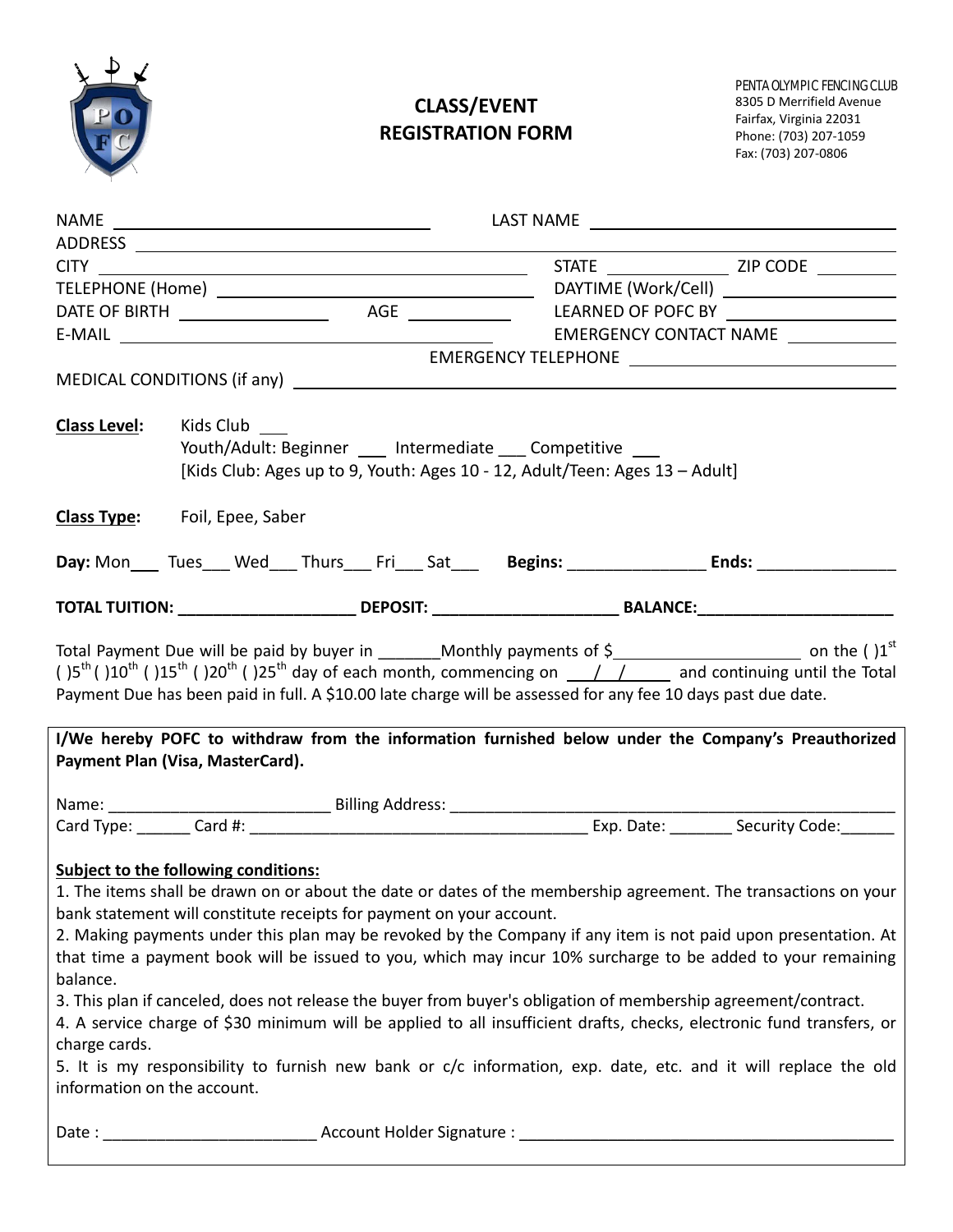### **Attendance Policy**

You must attend all scheduled group and private training sessions when the facility is available. Members may not attend another group class if a regularly scheduled class is missed. Private Lessons can be rescheduled ONLY if cancelled with a minimum of 24 hour notice. Payments are made in advance and are non-refundable even if you do not attend.

## **Facility Information/Availability**

Hours of operation will be set by POFC and may be changed at its sole discretion. POFC reserves the right to make and change reasonable rules or regulations. POFC expressly reserves the right to add, to eliminate or to alter any program when deemed necessary or desirable if in POFC's judgment it is in the best interests of POFC and its students.

If the facility becomes unavailable for a short period of time (less than 30 days), previously scheduled group training will be rescheduled on dates/times determined by POFC, while private lessons will be rescheduled on dates/times mutually agreed to by you and POFC. If the facility becomes unavailable for any reason, except government closing, for an extended period of time (in excess of 5- days), at the option of POFC, membership privileges may be extended for the period that the facility was unavailable.

### **LEGAL NOTICES: Before you sign, please read. This Agreement is legally binding.**

1. You represent that you are in good physical condition, have no physical or mental health problems that will preclude your participation in fencing activities. Specifically, you represent that you have no underlying cardiovascular, neurological or any other illness that will prevent or inhibit your participation in fencing classes in the same manner as a participant without such conditions.

2. You give consent to POFC and its representatives to obtain medical care at your expense from any licensed physician, hospital or clinic for you and/or the above mentioned student for any injury or illness that may arise during activities associated with POFC.

3. POFC represents that its personnel are trained in providing fencing programs and instruction. POFC represents that its personnel have no expertise in diagnosing, examining or treating medical conditions of any kind or in determining the effect of any specified exercise on said medical condition. You fully understand and agree that in participating in any fencing program, there is the possibility of accident, injury, disability or death. You agree to assume these risks and release, discharge and indemnify the owners, operators, the United States Fencing Association and sponsors of the premises, activities, etc. and their respective servants, agents, officers and all other participants in the stated activities of and from all claims, demands, actions, and causes of action of any sort, for injuries sustained to the member's person and/or property during the member's presence on the premises and the member's participation in the stated activities.

4. POFC generally follows Fairfax County Public Schools' policy for weather related closings. Occasionally, due to the evening and weekend operation hours, weather conditions do not warrant an automatic closing. Please call (703) 207-1059 after 8:00am for a confirmation message.

5. You agree to be bound by POFC equipment, facility and safety rules.

6. You agree to repay any specials/promotions/credit that are part of this Agreement at time of signup, if, for any reason, you do not fulfill this Agreement before the Agreement period expires.

7. You agree to pay a charge of \$30 for any checks written in payment to POFC that are returned due to insufficient funds, or for "declines" of credit cards authorized for use on monthly billings.

8. In the event that payments are not made as required, POFC shall be entitled to all costs and expenses of collection, including attorneys' fees incurred, whether or not a suit is actually filed.

9. POFC may terminate this Agreement at any time by providing oral or written notice. In the event that POFC terminates this Agreement prior to the pre-determined expiration date, POFC agrees to refund the pro-rated portion of unused and/or pre-paid fees due the member. Termination of this Agreement does not constitute any forgiveness for any outstanding fees due from the member at the time of termination.

10. The laws of the Commonwealth of Virginia will govern this Agreement. If any portion of this Agreement is held invalid or unenforceable, the remaining portions of this agreement, if applicable, shall remain in full force and effect.